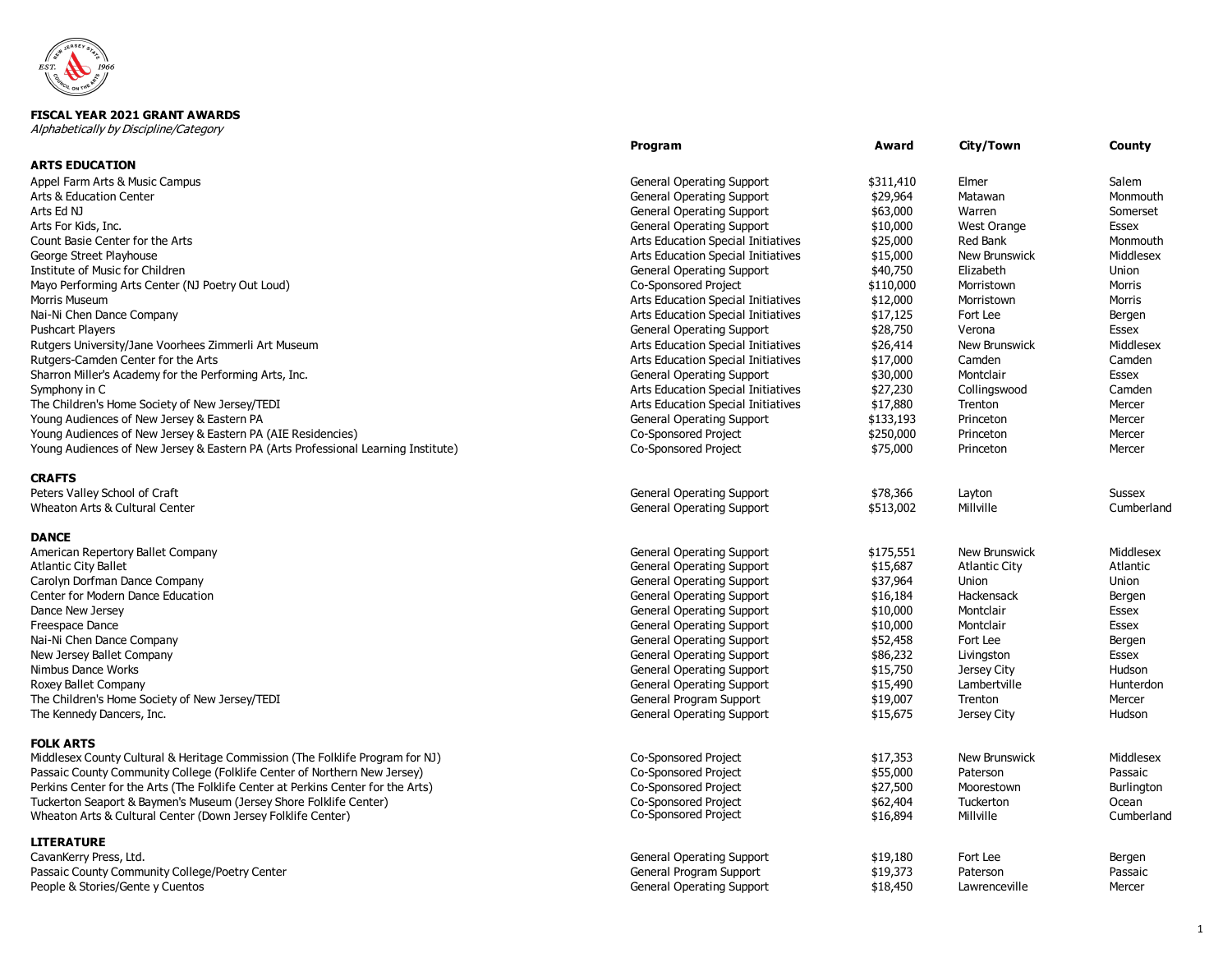|                                                                                 | Program                          | Award     | City/Town            | County        |
|---------------------------------------------------------------------------------|----------------------------------|-----------|----------------------|---------------|
| <b>LOCAL ARTS PROGRAM</b>                                                       |                                  |           |                      |               |
| Atlantic County Cultural & Heritage Office                                      | Local Arts Program               | \$77,511  | Mays Landing         | Atlantic      |
| Bergen County Division of Cultural & Historical Affairs                         | Local Arts Program               | \$111,455 | Hackensack           | Bergen        |
| Burlington County Division of Cultural & Heritage Affairs                       | Local Arts Program               | \$89,076  | Eastampton           | Burlington    |
| Camden County Cultural & Heritage Commission                                    | Local Arts Program               | \$58,759  | Blackwood            | Camden        |
| Cape May County Division of Culture & Heritage                                  | Local Arts Program               | \$65,946  | Cape May Court House | Cape May      |
| Cumberland County Cultural & Heritage Commission                                | Local Arts Program               | \$126,974 | Bridgeton            | Cumberland    |
| Essex County Division of Cultural & Historic Affairs                            | Local Arts Program               | \$135,455 | Veron                | Essex         |
| Gloucester County Cultural & Heritage Commission                                | Local Arts Program               | \$65,113  | Sewell               | Gloucester    |
| Hudson County Office of Cultural & Heritage Affairs                             | Local Arts Program               | \$116,660 | Jersey City          | Hudson        |
| Hunterdon County Cultural & Heritage Commission                                 | Local Arts Program               | \$71,464  | Flemington           | Hunterdon     |
| Mercer County Cultural & Heritage Commission                                    | Local Arts Program               | \$101,280 | Trenton              | Mercer        |
| Middlesex County Cultural & Heritage Commission                                 | Local Arts Program               | \$196,065 | New Bruncwick        | Middlesex     |
| Monmouth Arts                                                                   | Local Arts Program               | \$180,184 | Red Bank             | Monmouth      |
|                                                                                 |                                  |           |                      |               |
| Morris Arts                                                                     | Local Arts Program               | \$118,388 | Morristown           | Morris        |
| Ocean County Cultural & Heritage Commission                                     | Local Arts Program               | \$93,160  | <b>Toms River</b>    | Ocean         |
| Passaic County Cultural & Heritage Council                                      | Local Arts Program               | \$107,875 | Paterson             | Passaic       |
| Salem County Cultural & Heritage Commission                                     | Local Arts Program               | \$51,843  | Salem                | Salem         |
| Somerset County Cultural & Heritage Commission                                  | Local Arts Program               | \$77,349  | Somerville           | Somerset      |
| Sussex County Arts & Heritage Council                                           | Local Arts Program               | \$54,497  | Newton               | <b>Sussex</b> |
| Union County Office of Cultural & Heritage Affairs                              | Local Arts Program               | \$149,813 | Elizabeth            | Union         |
| Warren County Cultural & Heritage Commission                                    | Local Arts Program               | \$71,441  | Oxford               | Warren        |
| <b>MEDIA ARTS</b>                                                               |                                  |           |                      |               |
| Montclair Film                                                                  | <b>General Operating Support</b> | \$33,000  | Montclair            | Essex         |
| The Garden State Film Festival                                                  | <b>General Operating Support</b> | \$10,000  | Sea Girt             | Monmouth      |
| Thomas A. Edison Media Arts Consoritum                                          | <b>General Operating Support</b> | \$15,132  | Hoboken              | Hudson        |
|                                                                                 |                                  |           |                      |               |
| <b>MULTIDISCIPLINARY</b>                                                        |                                  |           |                      |               |
| <b>Art House Productions</b>                                                    | <b>General Operating Support</b> | \$15,142  | Jersey City          | Hudson        |
| ArtPride New Jersey Foundation, Inc.                                            | Co-Sponsored Project             | \$630,000 | Burlington           | Burlington    |
| Arts Council of Princeton                                                       | <b>General Operating Support</b> | \$50,774  | Princeton            | Mercer        |
| Axelrod Performing Arts Center                                                  | <b>General Operating Support</b> | \$29,650  | Deal Park            | Monmouth      |
| <b>Barat Foundation</b>                                                         | General Operating Support        | \$11,500  | Newark               | Essex         |
| coLAB Arts                                                                      | <b>General Operating Support</b> | \$10,000  | New Brunswick        | Middlesex     |
| Diversity in Arts Leadership Program - TBD                                      | Co-Sponsored Project             | \$27,000  |                      |               |
| J.C.C. Metrowest                                                                | General Program Support          | \$25,960  | West Orange          | Essex         |
| Rutgers University Press (Artist Fellowship Showcase - Literary)                | Co-Sponsored Project             | \$25,000  | New Brunswick        | Middlesex     |
| Long Beach Island Foundation of the Arts & Science                              | General Program Support          | \$25,441  | Loveladies           | Ocean         |
| Matheny Medical & Educational Center                                            | General Program Support          | \$37,694  | Peapack              | Somerset      |
| Mercer County Cultural & Heritage Commission (Senior Citizen Art Show)          | <b>Co-Sponsored Project</b>      | \$30,000  | Trenton              | Mercer        |
| Mid Atlantic Arts Foundation (Artist Fellowship Program)                        | Co-Sponsored Project             | \$500,000 | Baltimore            |               |
| Millville Development Corporation                                               | General Program Support          | \$28,496  | Millville            | Cumberland    |
| Monument Lab -TBD                                                               | Co-Sponsored Project             | \$40,000  |                      |               |
| <b>Morris Museum</b>                                                            | <b>General Operating Support</b> | \$149,262 | Morristown           | Morris        |
| New Jersey City University Foundation                                           | General Program Support          | \$19,754  | Jersey City          | Hudson        |
| New Jersey Theatre Alliance (Cultural Access Network)                           | Co-Sponsored Project             | \$70,000  | Madison              | Morris        |
| New Jersey Transit (TRANSITory Art Program)                                     | Co-Sponsored Project             | \$30,000  | Newark               | Essex         |
| Newark Arts Council, Inc.                                                       | <b>General Operating Support</b> | \$30,538  | Newark               | Essex         |
| Newark School of the Arts, Inc.                                                 | General Operating Support        | \$147,163 | Newark               | Essex         |
| Non-Profit Finance Fund (Critical Financial Services)                           | Co-Sponsored Project             | \$250,000 | Newark               | Essex         |
| Ocean City Arts Center                                                          |                                  |           |                      |               |
|                                                                                 | <b>General Operating Support</b> | \$14,500  | Ocean City           | Cape May      |
| Perkins Center for the Arts                                                     | <b>General Operating Support</b> | \$188,244 | Moorestown           | Burlington    |
| Rutgers-Camden Center for the Arts                                              | General Program Support          | \$163,500 | Camden               | Camden        |
| South Jersey Cultural Alliance                                                  | General Program Support          | \$160,732 | Hammonton            | Atlantic      |
| South Orange Performing Arts Center (Artist Fellowship Showcase - Choreography) | Co-Sponsored Project             | \$72,000  | South Orange         | Essex         |
| Stockton University (State of the Arts)                                         | Co-Sponsored Project             | \$250,000 | Hammonton            | Atlantic      |
| Strand Ventures, Inc.                                                           | <b>General Operating Support</b> | \$41,287  | Lakewood             | Ocean         |
| The National Consortium for Creative Placemaking                                | General Program Support          | \$12,500  | Union                | Union         |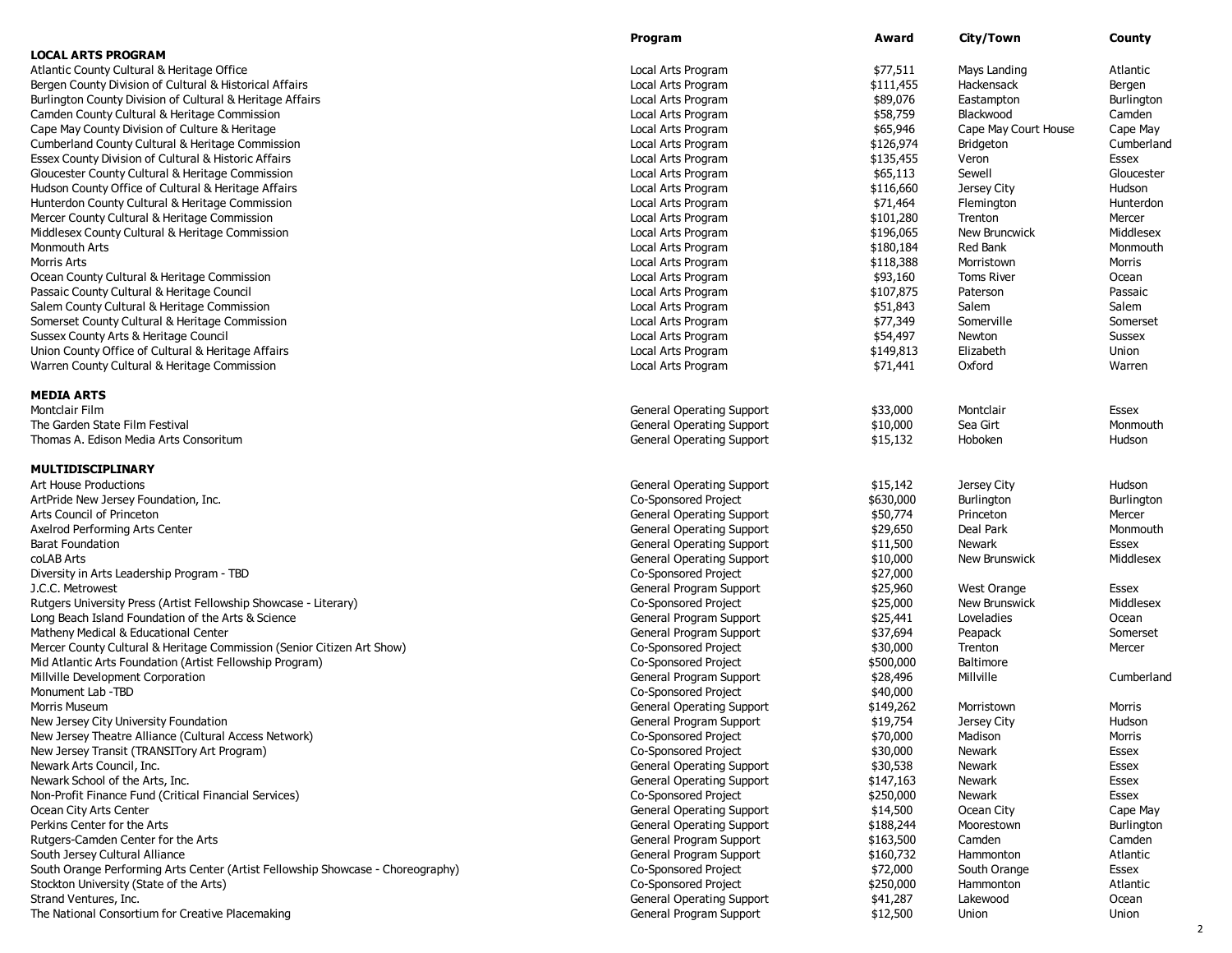|                                                                      | Program                          | Award       | City/Town                 | County       |
|----------------------------------------------------------------------|----------------------------------|-------------|---------------------------|--------------|
| <b>Multidisciplinary Continued</b>                                   |                                  |             |                           |              |
| The Newark Museum of Art (Arts Annual)                               | Co-Sponsored Project             | \$25,000    | <b>Newark</b>             | Essex        |
| <b>Trenton Civil Circus Project</b>                                  | <b>General Operating Support</b> | \$25,764    | Trenton                   | Mercer       |
| West Windsor Arts Council                                            | <b>General Operating Support</b> | \$30,000    | <b>Princeton Junction</b> | Mercer       |
|                                                                      |                                  |             |                           |              |
| <b>MUSIC</b>                                                         |                                  |             |                           |              |
| Bay Atlantic Symphony                                                | General Operating Support        | \$40,379    | Tuckerton                 | Atlantic     |
| J.C.C. on the Palisades/Thurnauer School of Music                    | General Program Support          | \$42,615    | Tenafly                   | Bergen       |
| Jazz House Kids, Inc.                                                | <b>General Operating Support</b> | \$33,530    | Montclair                 | Essex        |
| Music For All Seasons, Inc.                                          | <b>General Operating Support</b> | \$27,775    | <b>Scotch Plains</b>      | Union        |
| New Jersey Choral Society                                            | <b>General Operating Support</b> | \$10,043    | Ridgewood                 | Bergen       |
| New Jersey Festival Orchestra                                        | <b>General Operating Support</b> | \$55,000    | Westfiled                 | Union        |
| New Jersey Intergenerational Orchestra                               | <b>General Operating Support</b> | \$10,000    | New Providence            | Union        |
| New Jersey Symphony Orchestra                                        | <b>General Operating Support</b> | \$1,000,000 | <b>Newark</b>             | Essex        |
| Newark Public Radio, Inc./WBGO-FM                                    | <b>General Operating Support</b> | \$225,877   | Newark                    | Essex        |
| Princeton Pro Musica                                                 | <b>General Operating Support</b> | \$14,647    | Princeton                 | Mercer       |
| Princeton Symphony Orchestra                                         | <b>General Operating Support</b> | \$45,592    | Princeton                 | Mercer       |
| Riverside Symphonia                                                  | <b>General Operating Support</b> | \$27,650    | Lambertville              | Hunterdon    |
| Schola Cantorum on Hudson, Inc.                                      | <b>General Operating Support</b> | \$10,000    | Jersey City               | Hudson       |
| Symphony in C                                                        | <b>General Operating Support</b> | \$160,961   | Collingswood              | Camden       |
|                                                                      |                                  | \$25,000    |                           | Essex        |
| The Discovery Orchestra, Inc.                                        | <b>General Operating Support</b> |             | Millburn                  |              |
| The Wharton Institute for the Performing Arts                        | <b>General Operating Support</b> | \$35,000    | <b>Berkley Hights</b>     | Union        |
| Westrick Music Academy (formerly Princeton Girlchoir)                | <b>General Operating Support</b> | \$30,000    | Princeton                 | Mercer       |
| Youth Orchestra of Central Jersey                                    | <b>General Operating Support</b> | \$10,000    | Hamilton Square           | Mercer       |
| <b>OPERA/MUSICAL THEATRE</b>                                         |                                  |             |                           |              |
| ArtsPower                                                            | <b>General Operating Support</b> | \$44,224    | Cedar Grove               | Essex        |
| Boheme Opera Company                                                 | <b>General Operating Support</b> | \$15,450    | Trenton                   | Mercer       |
| Mainstage Center for the Arts                                        | <b>General Operating Support</b> | \$27,777    | Blackwood                 | Camden       |
| Paper Mill Playhouse                                                 | <b>General Operating Support</b> | \$791,350   | Millburn                  | Essex        |
| Ritz Theatre Company, Inc.                                           | <b>General Operating Support</b> | \$52,551    | Hadden Township           | Camden       |
| The Princeton Festival                                               | <b>General Operating Support</b> | \$20,900    | Princeton                 | Mercer       |
|                                                                      |                                  |             | Newark                    | Essex        |
| Trilogy: An Opera Company                                            | <b>General Operating Support</b> | \$13,150    |                           |              |
| <b>PERFORMING ARTS PRESENTERS</b>                                    |                                  |             |                           |              |
| Bergen Performing Arts Center, Inc.                                  | <b>General Operating Support</b> | \$145,969   | Englewood                 | Bergen       |
| Count Basie Center for the Arts                                      | <b>General Operating Support</b> | \$211,564   | Red Bank                  | Monmouth     |
| Mayo Performing Arts Center                                          | <b>General Operating Support</b> | \$206,570   | Morristown                | Morris       |
| Mid-Atlantic Center for the Arts & Humanities                        | General Program Support          | \$45,000    | Cape May                  | Cape May     |
| Monmouth University                                                  | General Program Support          | \$42,681    | West Long Branch          | Monmouth     |
| Montclair State University/Arts & Cultural Program                   | General Program Support          | \$54,464    | Montclair                 | Essex        |
| New Jersey Performing Arts Center                                    | <b>General Operating Support</b> | \$1,000,000 | Newark                    | Essex        |
| Ramapo College Foundation/Berrie Center for Performing & Visual Arts | General Program Support          | \$31,910    | Mahwah                    | Bergen       |
| Rowan University Foundation/College of Performing Arts               | General Program Support          | \$30,000    | Glassboro                 | Gloucester   |
| South Orange Performing Arts Center                                  | <b>General Operating Support</b> | \$43,538    | South Orange              | <b>Essex</b> |
|                                                                      |                                  |             |                           | Middlesex    |
| <b>State Theatre New Jersey</b>                                      | <b>General Operating Support</b> | \$294,844   | New Brunswick             |              |
| Stockton University/Performing Arts Center                           | General Program Support          | \$101,020   | Galloway                  | Atlantic     |
| The Levoy Theatre                                                    | <b>General Operating Support</b> | \$30,000    | Millville                 | Cumberland   |
| William Paterson University/Shea Center                              | General Program Support          | \$37,846    | Wayne                     | Passaic      |
| <b>THEATRE</b>                                                       |                                  |             |                           |              |
| Algonquin Arts                                                       | <b>General Operating Support</b> | \$49,895    | Manasquan                 | Monmouth     |
| Cape May Stage                                                       | <b>General Operating Support</b> | \$15,507    | Cape May                  | Cape May     |
| Centenary Stage Company                                              | General Program Support          | \$15,277    | Hackettstown              | Warren       |
| Crossroads Theatre Company                                           | <b>General Operating Support</b> | \$26,125    | New Brunswick             | Middlesex    |
| Dreamcatcher Repertory Theatre                                       | <b>General Operating Support</b> | \$10,000    | Summit                    | Union        |
| East Lynne Theater Company                                           | <b>General Operating Support</b> | \$10,000    | West Cape May             | Cape May     |
| George Street Playhouse                                              | <b>General Operating Support</b> | \$160,687   | New Brunswick             | Middlesex    |
|                                                                      |                                  |             |                           | Morris       |
| Growing Stage - The Children's Theatre of NJ                         | <b>General Operating Support</b> | \$26,863    | Netcong                   |              |